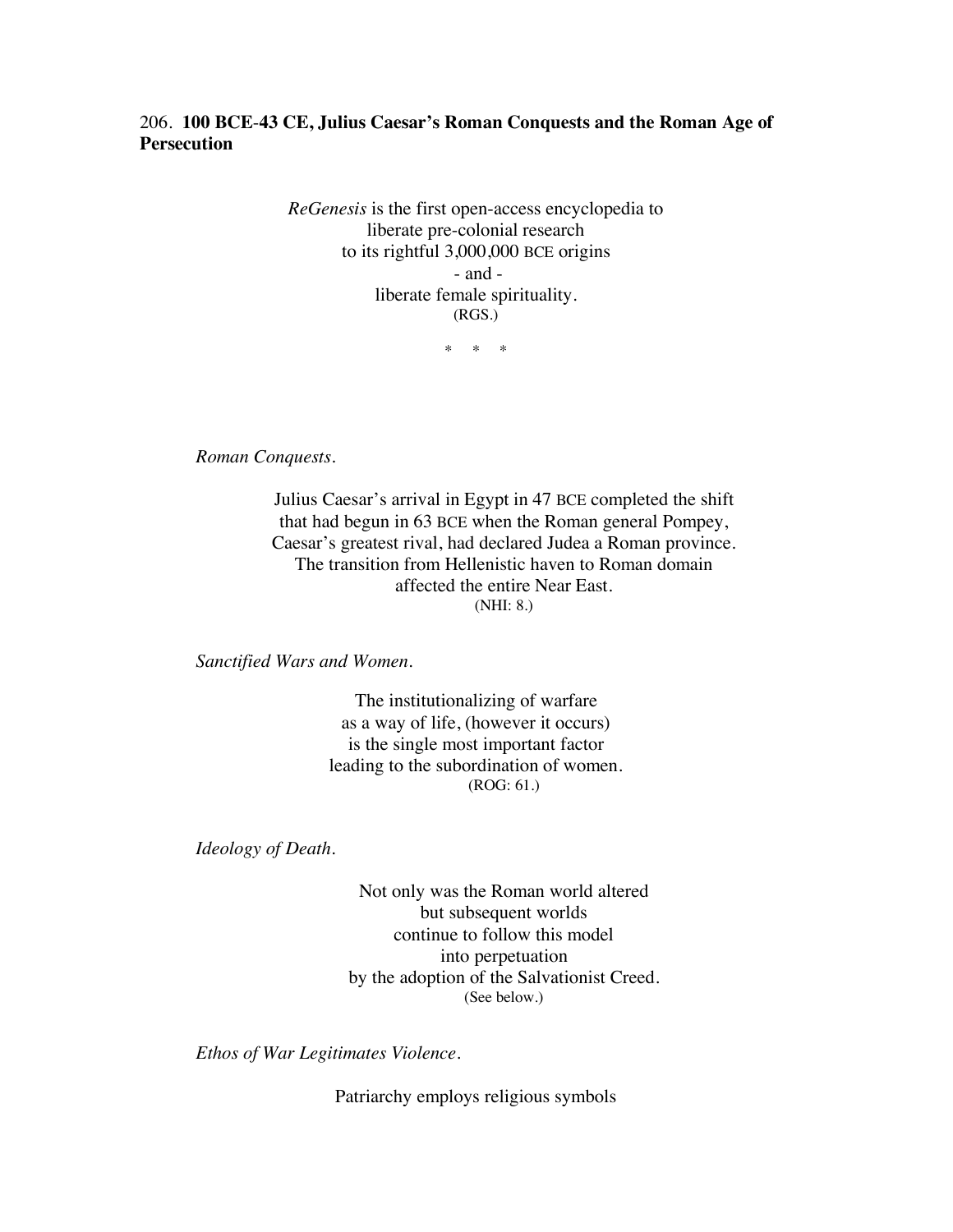to create the illusion that violence and male domination are 'in the nature of things'. (NDP: 222.)

*Violence and Carnage.*

Violence, murder and rape exact a toll on the psyche of both the perpetrator and survivor/victim, and everyone is (re-)brutalized in the process. (BPV: 153.)

*Because God Said So.*

These holy spectacles of violence were canonically authorized in the name of God and his all–proposing infallibility. (See below.)

*Holy Spectacles of Violence.*

 $21<sup>s</sup>$  century considerations of the Roman Catholic criminal abuse model: Pedophilia by 'Sacred Monsters.' (See below; Richard Sipe.)

Overview:

Caesar's celebrated conquests such as Gaul and Spain resulted in increased wealth as clearly evidenced in his rich and extensive burial finds. Recent burial discoveries from Gaul indicate both his stature and wealth alongside Roman deities including Apollo. By Caesar's fourth dictatorship, he was surrounding himself with godlike art and statuary commissioned in his likeness to an 'unconquerable god.' Although Caesar is described as a ruthless force and cruel despot, in *The Twelve Caesars,* Michael Grant ads that he was also "an amalgamation of genius, method, memory, culture, thoroughness, intellect, and industry." (TTC: 31-33.)

The Roman world was significantly altered by Caesar's extensive invasions and brutal conquests that eventually extended from Egypt to the shores of the North Sea. Not only was the Roman world altered but also subsequent worlds continue to follow this model into perpetuation by the adoption of the Salvationist Creed and the 'ideology of death.'

In Caesar's time, Roman republicans like Cicero and Cato could openly regard him as a war criminal, but later any such dissent was strictly suppressed by the emperor. After the Roman Empire merged with the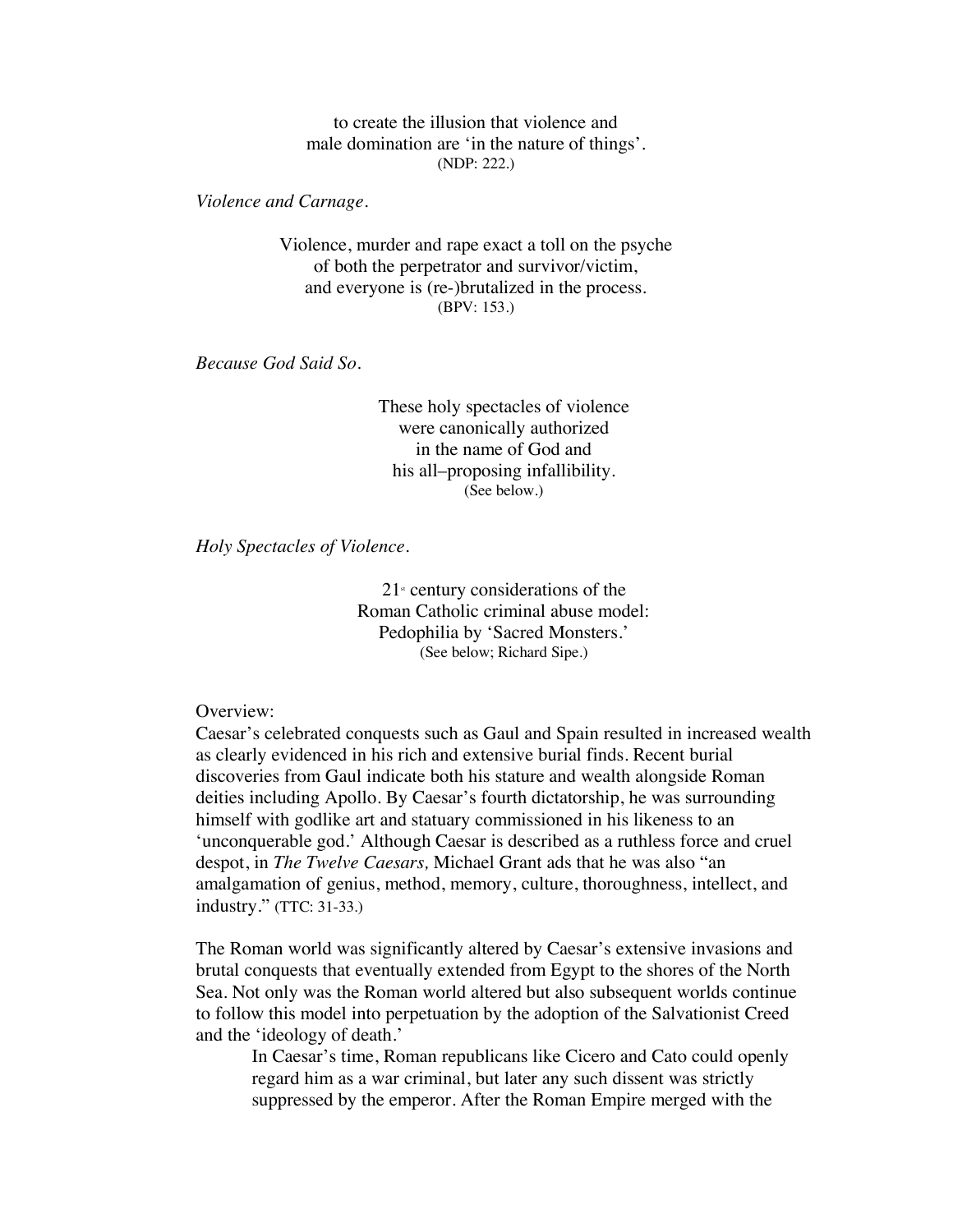Catholic Church**,** war crimes became legitimated in the name of the Savior. Perpetrators adopted the Salvationist Creed for religious cover, in order to sanction their actions through superhuman authority. They turned their victims into criminals, condemning the most threatening ones as heretics and targeting all pagans, just because they were Pagans (NHI: 56).

As the Roman Empire – and – the Roman Catholic Church efforts to glorify and legitimize war crimes intensified, Chris Frilingos says that the "'ideology of death' as the necessary fulfillment of the love of god was crucial to the self– definition of ancient Christians and Jews." This androcentric position was not to the exclusion of warlords of other particular religious persuasions. (MMW: 829- 831.) \* Schultz summarized the 'ideology of death' during the Roman Empire as not only was there wide acceptability of ritual murder but "human sacrifice \*\* was part of Roman religion." (RR: 535-536.) \*\*\*

\* For research on the possible origins of war, suggest keywords, "Lake Turkana" AND Kenya AND violence OR massacre: *Nature* (Jan. 21, 2016).

\*\* "Human sacrifice is not only the taking of life in a ritually prescribed manner that marks the act as sacred, but it has an added component not necessarily part of ritual murder (RR: 518)."

\*\*\* Human sacrifice and the 'ideology of death' is embedded in all forms of monotheistic religions.

In addition to Christianity, *sanctified violence* during the Roman Age of Persecution (MMW: 829-831) also included the Mediterranean religions of Judaism and Islam. These religions were enshrined in ancient canonical narratives, anchored in the pedagogy of theological \* infallibility. These 'so-called' holy spectacles of violence were canonically authorized in the name of God and his all–proposing supremacy. As a result, those engaged in *spectacles of violence* in 'God's name' would be compensated with eternal fulfillment. Building on the success rate of the Roman Age of the Persecution Model, later *spectacles of violence* escalated to include: the crusades; pogroms; numerous inquisitions and witch-hunts; monotheistic wars, and other ecclesiastical concoctions. Spectacles of violence also continued in "the suppression of female symbolism and female power" as evidenced in the canonical traditions. SOF: 268.) \* Critics:

Charles Bradlaugh and Robert G. Ingersoll. Positiveatheism.org. Retrieved 2012.

Mark Twain. "Directory of Mark Twain's Maxims, Quotations, and Various Opinions." Twainquotes.com. Retrieved 2012.

Not only were sanctified violence – and - other degrees of abuse apparent during the Roman Age of Persecution, but also remains an ongoing war/abuse model for centuries with no apparent end in sight. According to Richard Grigg, it is a notorious fact that one supernatural God after another has rarely (if ever?) refrained from blessing a war as long as it is in his name.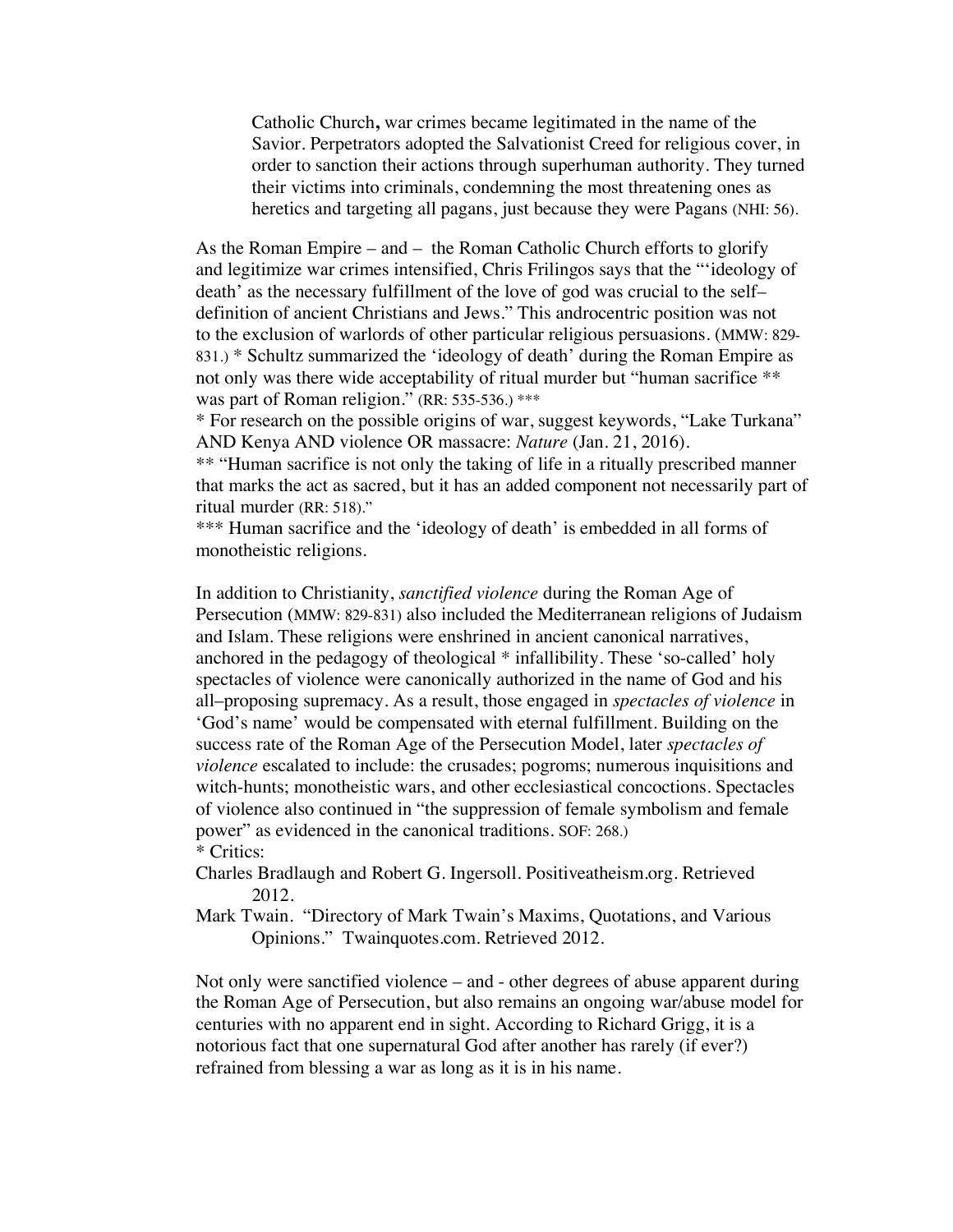[I]t is a notorious fact that the traditional notion of God as Supreme Being has proved sufficiently malleable to serve almost every conceivable human goal. God as supernatural personal agent has been invoked by warring nations to bring victory against one another: he has served as a source of assurance that the war in which one is engaged is a righteous cause (WGBG: 70).

Ongoing Criminal Abuse Model of Pedophilia by 'Sacred Monsters': For 21<sup>*x*</sup> century considerations of Roman Catholic *sanctified violence*, see Richard Sipe's discussion on YouTube called "Sacred Monsters." (YouTube, 2016.)

Further research on the Roman Age of Persecution and its endurance into the  $21<sup>st</sup>$  century:

Boyarin, Daniel. *Dying for God: Martyrdom and the Making of Christianity and Judaism.* Stanford, CA: Stanford University Press, 1999. (DFG.)

Frilingos, Chris. "'It Moves Me to Wonder:' Narrating Violence and Religion under the Roman Empire." *Journal of the American Academy of Religion*. 77.4 (2009): 825-852. (MMW.)

Jantzen, Grace. *Foundations of Violence*. London, England: Routledge, 2004. (FV: 247-357.)

Juergensmeyer, Mark. *Terror in the Mind of God: The Global Rise of Religious Violence.* "Comparative Studies in Religion and Society," 13. Berkeley, CA: University of California Press, 2000. (TMG.)

Lincoln, Bruce. *Holy Terrors: Thinking about Religion after September 11.* Chicago, IL: University of Chicago Press, 2003. (HT.)

*\_\_\_\_\_. Gods and Demons, Priests and Scholars: Critical Explorations in the History of Religions*. Chicago, IL: University of Chicago Press, 2012. (GAD.)

Schultz, Celia E. "The Romans and Ritual Murder." *Journal of the American Academy of Religion* 78.2 (June 2010): 516-541. (RR.)

Smith, Brian K. "Monotheism and Its Discontents: Religious Violence and the Bible." *Journal of the American Academy of Religion* 66.2 (1998): 403- 413. (MAD.)

Further Roman research on how the above model may have also played out in the domestic realm:

Saller, Richard. "Corporal Punishment, Authority, and Obedience in the Roman Household."*Marriage, Divorce, and Children in Ancient Rome.* Ed. Beryl Rawson. Canberra Australia: Humanities Research Centre, 1991.

Summary of inquisitions and witch-hunts, subsequent 'holy-spectacles' of violence that followed the Roman Age Persecution Model.

Given the 1252 papal bull of Pope Innocent IV, called *Ad extirpanda*, Inquisitors were placed above the law and financially rewarded by the Catholic Church. Torture in the name of God and Rome was officially authorized and to the present, has remained a legal recourse of the church,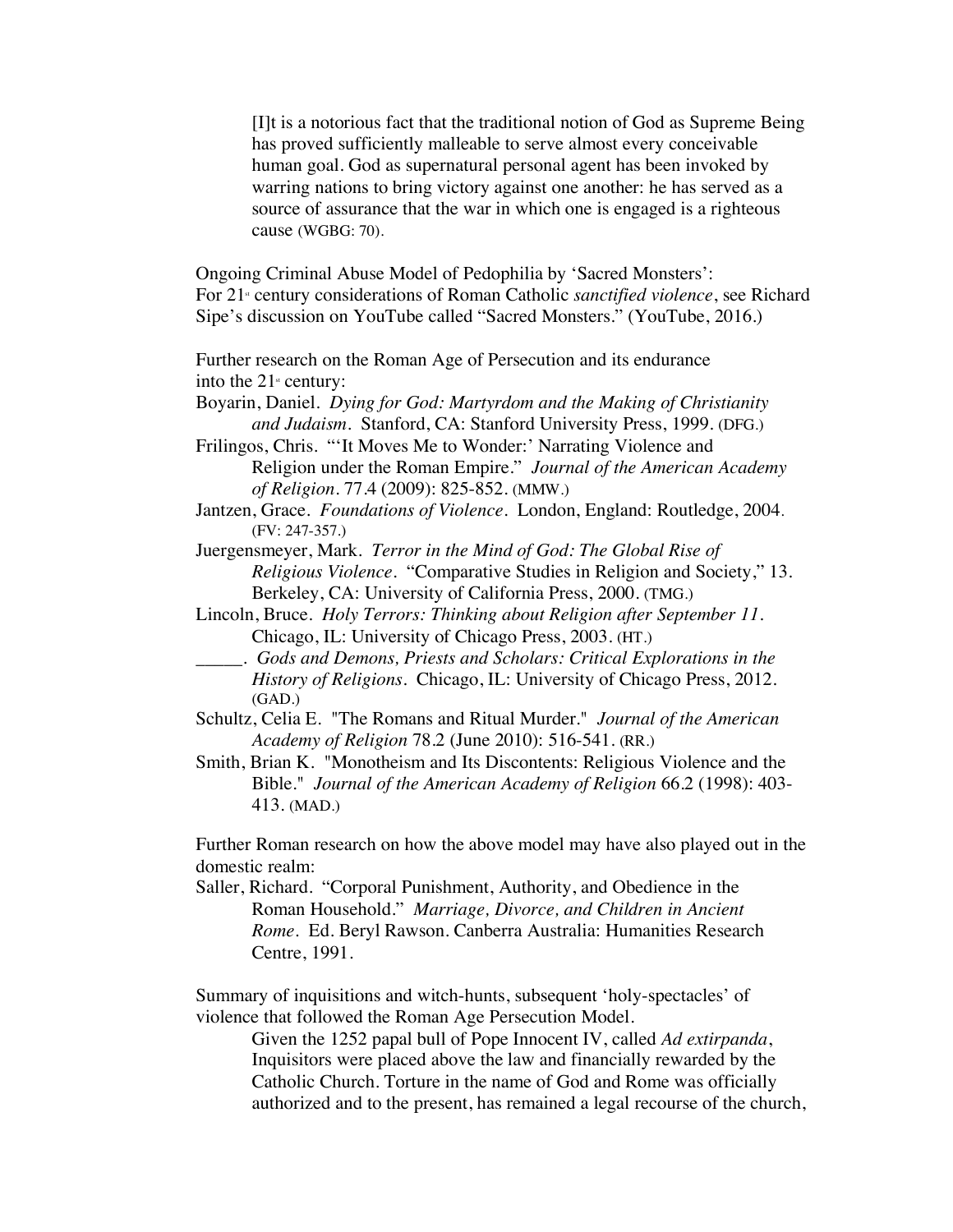as exhibited during the 19th Century, Spanish Inquisition throughout the Americas. (WEMS: 444-447.) (RG: 1252 CE, Inquisition and Papal Bull of Pope Innocent IV.)

As a result of the Inquisition, witchcraft was viewed as a form of heresy against the church (WTS: 14). (JOA: 41, n. 22.) Although both men and women were accused, women were the primary victims. Torjesen suggests this began with a series of synods in 1139 CE, under the direction of Pope Gregory VI, who laid the groundwork for female demonization. Because Gregory viewed female sexuality as a major threat to celibate clerics and monks, it was therefore decreed that the female was demonic. As a result of this view of female sexuality, 'defined as demonic, a new concept of woman was invented-–the medieval witch' (www: 224). (RG: 1252 CE, Inquisition and Papal Bull of Pope Innocent IV.)

Aspects and behaviors that indicated or classified a witch included; middle age or older women, gray hair, physical abnormalities, willfulness and eccentricity (WTS: 227-231); females that were financially autonomous, strong leaders and/or outspoken. Alan MacFarlane also says that accused witches were 'preponderantly woman,' and that 'case-histories show that women accused have usually shown unusual independence' (WTS: 249, 227). He suggests that other behaviors included homosexuality and cross-dressing. (Cross-dressing was especially significant during the trial of Joan of Arc.) (RG: 1252 CE, Inquisition and Papal Bull of Pope Innocent IV.)

In addition to Alan MacFarlane's consideration about independent women, Jantzen adds that:

during the high and late Middle Ages, there were many women visionaries, including Gertrude the Great, Mechthild of Helfta, Mechtild of Magdebueg, Hadewijch of Antwerp, Bridget of Sweden, Catherine of Siena, Julian of Norwich and Teresa of Avila. However, the male ecclesiastical authorities became increasingly wary of them, tightened the controlling criteria and in the final mediaeval and early modern periods executed thousands of women as heretics, often on charges of false mysticism. (SSP: 5-6; FPM: 203-204.)

Further research on theocratic cosmologies, mythic heroes, and savior Godtraditions:

- Aarons, Mark, and John Loftus. *Unholy Trinity: The Vatican, the Nazis, and the Swiss Banks*. New York, NY: St. Martin's Griffin, 1998. (UT.)
- Baring, Anne, and Jules Cashford. *The Myth of the Goddess: Evolution of an Image*. London, England: Viking, 1991. 290-298. (MG.)
- Berry, Jason, and Gerald Renner. *Vows of Silence: The Abuse of Power in the Papacy of John Paul II.* New York, NY: Free Press, 2004. (VOS.)
- Christ, Carol P. *Rebirth of the Goddess: Finding Meaning in Feminist Spirituality*. New York, NY: Addison-Wesley, 1997. 48-49; 160-171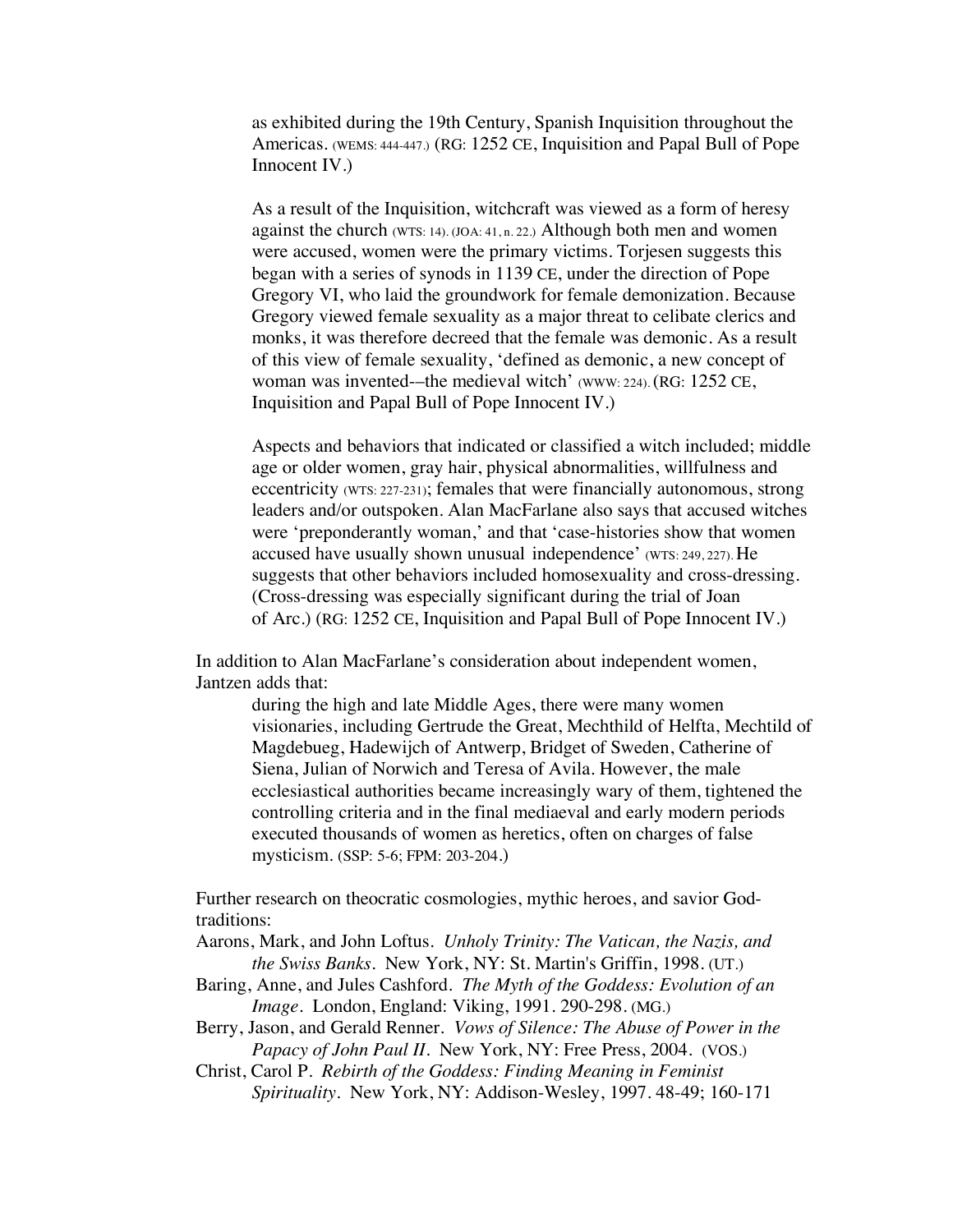(ROG.)

- \_\_\_\_\_. "Patriarchy as a System of Male Dominance Created at the Intersection of the Control of Women, Private Property, and War, Part 2." *Feminism and Religion* (18 Feb. 2013 http://feminismandreligion.com). (PSM.)
- \_\_\_\_\_. "A New Definition of Patriarchy: Control of Women's Sexuality, Private Property, and War." *Feminist Theology* 24:3 (April 2016): 214-225. (NDP.)
- Curran, L. C. "Rape and Rape Victims in the Metamorphoses." *Arethusa* 11.1-2 (1978): 213-241. (RPV.)
- Eilberg-Schwartz, Howard, and Wendy Doniger. *Off with Her Head! The Denial of Women's Identity in Myth, Religion, and Culture*. Berkeley, CA: University of California Press, 1995. (OWH.)
- Finkelberg, Margalit. *Greeks and Pre-Greeks: Aegean Prehistory and Greek Heroic Tradition.* Cambridge, England: Cambridge University Press, 2005. 54-64. (GPG.)
- Goodison, Lucy. *Moving Heaven and Earth: Sexuality, Spirituality and Social Change.* Aylesbury, Bucks, England: The Women's Press, 1990. (MHE.)
- Hinds, Stephen. *The Metamorphosis of Persephone: Ovid and the Self-Conscious Muse*. Cambridge [Cambridgeshire], England: Cambridge University Press, 1987. (MOP.)
- Jantzen, Grace. *Foundations of Violence*. London, England: Routledge, 2004.  $(FV)$
- Keller, Mara Lynn. "Violence against Women and Children in Scriptures and in the Home." *The Rule of Mars: Readings on the Origins, History and Impact of Patriarchy.* Ed. Christina Biaggi. Manchester, CT: Knowledge, Ideas & Trends, 2005. 225-240. (VA.)
- Kertzer, David I. *The Pope and Mussolini: The Secret History of Pius XI and the Rise of Fascism in Europe.* Oxford, England: Oxford University Press, 2014. (TPM.)
- Martos, Joseph, and Pierre Hégy. *Equal at the Creation: Sexism, Society, and Christian Thought*. Toronto, Canada: University of Toronto Press, 1998. (EAC.)
- Rayor, Diane. *The Homeric Hymns: A Translation, with Introduction and Notes.* Berkeley, CA: University of California Press, 2004. (HH.)
- Reid-Bowen, Paul. *Goddess as Nature: Towards a Philosophical Thealogy.* Burlington, VT: Ashgate Publishing Co., 2007. (GAN.)
- Richlin, Amy. "Reading Ovid's Rapes." *Arguments with Silence: Writing the History of Roman Women*. Ann Arbor, MI: The University of Michigan Press, 2014. 158-179. (ROR.)
- Sanday, Peggy R. *Female Power and Male Dominance: On the Origins of Sexual Inequality*. Philadelphia, PA: University of Pennsylvania Press, 1991. (OTO.)
- Sissa, Giulia. "The Sexual Philosophies of Plato and Aristotle." *A History of Women in the West: I. From Ancient Goddesses to Christian Saints.* Ed. Pauline Schmitt Pantel. Trans. Arthur Goldhammer. Cambridge, MA: Harvard University Press, 1992. 46-81. (SPPA.)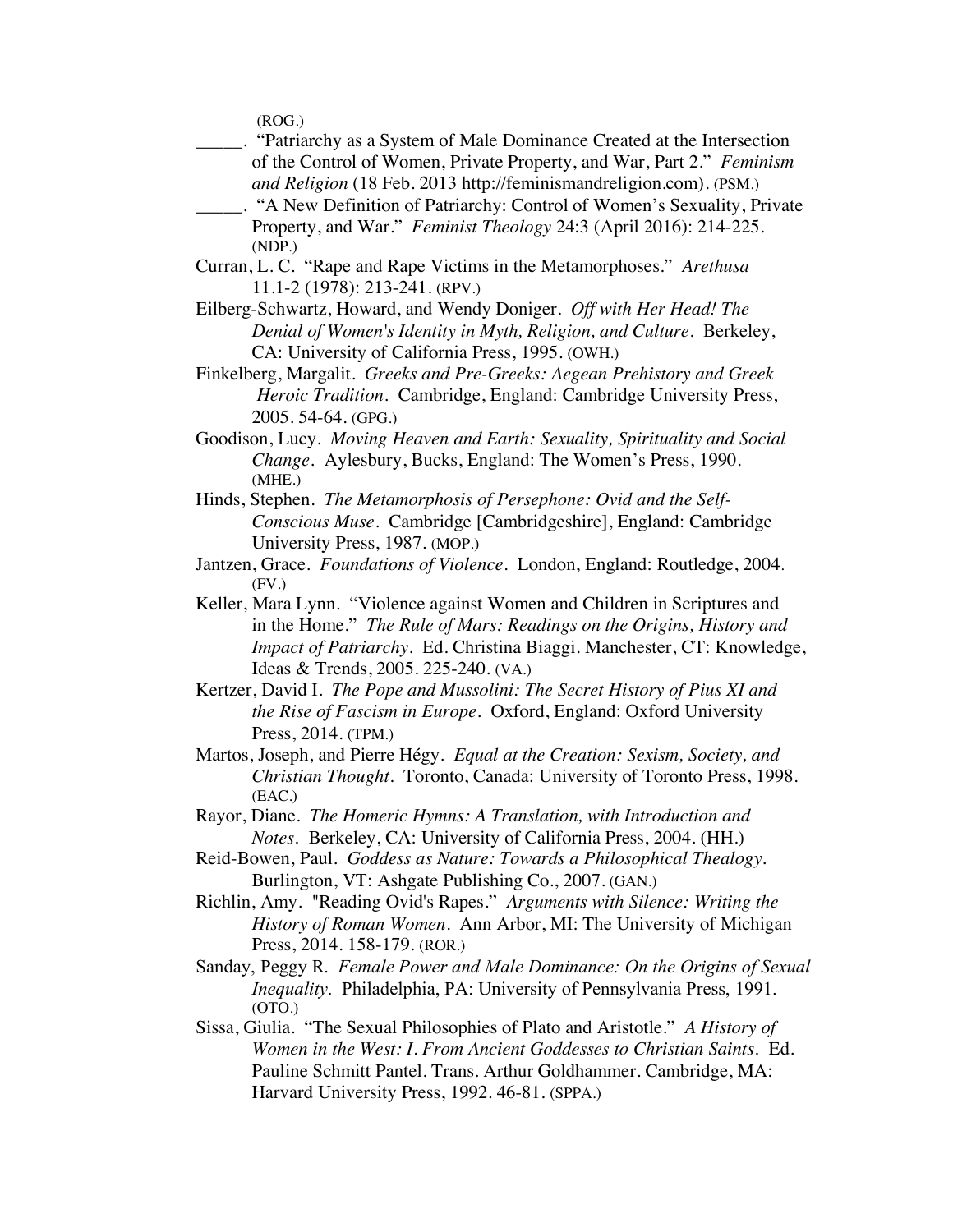Thornhill, Randy, and Craig T. Palmer. *A Natural History of Rape: Biological Bases of Sexual Coercion*. Cambridge, MA: MIT Press, 2000. (NHR)

- Yalom, Marilyn. "Wives in the Ancient World: Biblical, Greek, and Roman Models." *A History of the Wife*. New York, NY: HarperCollins, 2001. (HOW.)
- Weil, Simone. *The Iliad: Or, the Poem of Force*. Wallingford, PA: Pendle Hill, 1962. (TLPF.)

Further research on the Witchcraze and the *Malleus Maleficarum: The Hammer of Witches*:

Barstow, Anne Llewellyn. "Joan of Arc and Female Mysticism." *Journal of Feminist Studies in Religion* 1.2 (Fall 1985): 29-42. (JOA.)

\_\_\_\_\_. *Witchcraze: A New History of the European Witch Hunts*. San Francisco, CA: Pandora, 1994. (WC.)

- Caputi, Jane. "The Influence of Print upon the European Witch–Craze." Unpublished paper, 1977. (TIPU.)
- Caro Baroja, J. *The World of the Witches*. London, England: Phoenix, 2001. (WOW.)
- Douglas, Mary Tew. *Witchcraft Confessions and Accusations*. London, England: Tavistock Publications, 1970. (WCAA.)
- Ehrenreich, Barbara, and Deirdre English*. Witches, Midwives, and Nurses: A History of Women Healers*. New York, NY: Feminist Press, 1973. (WMN.)
- Hughes, Pennethorne. *Witchcraft*. London, England: Longmans, Green, and Co., 1952. (W.)
- Kramer, Heinrich, and Jacob Sprenger. Penethorne Hughes, Ed. *Malleus Maleficarum: The Hammer of Witches*. Trans. Montague Summers. London, England: Penguin, 1952. (MMH.)
- Larner, Christina. *Witchcraft and Religion: The Politics of Popular Belief*. Oxford, England: Basil Blackwell, 1984. (WAR.)
- MacFarlane, Alan. *Witchcraft in Tudor and Stuart England: A Regional and Comparative Study.* London, England: Routledge and Kegan Paul, 1970. (WTS.)
- Murray, Margaret Alice. *The God of the Witches*. London, England: Oxford Press, 1979. (TGOW.)

Further CE Inquisition research: 300, Catholic Church, Concubines and Witchcraft; 354-430, Saint Augustine; 1022, Catholic Inquisition; 1095, Pope Urban II Initiates the Crusades; 1163, Pope Alexander III; 13 Century, Catholic Inquisition; 1209, Pope Innocent and the Albigensian Crusade; 1440, Gutenberg Press; 1468, Crimean Exceptum; 1412-1431, Joan of Arc; 1484, Catholic Inquisition and Gender Cleansing; 1487-1489, Catholic Inquisition and Midwives; 1523, Como, Italy, and Witch Burning; 1600, Catholic Inquisition; 1684, Catholic Inquisition in England; 1692, Catholic Inquisition and USA; 1700, Catholic Inquisition; 1775, Inquisition Concluded in Germany; 19th Century, Femininity, Dependency, and Pathology, and 19th Century, Spanish Inquisition. (RG.)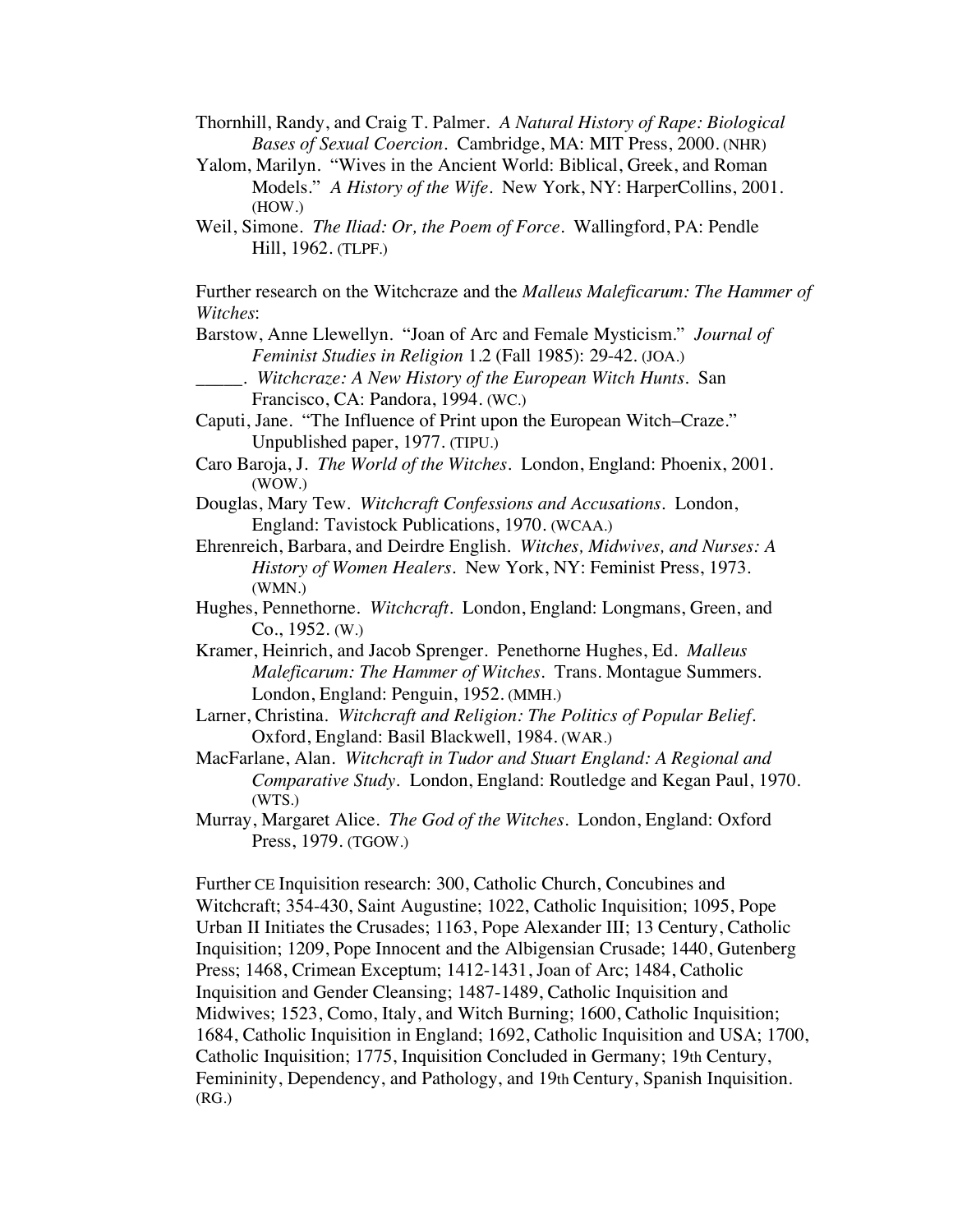IMAGE: JULIUS CAESAR: ROMAN GENERAL–DICTATOR.

IMAGE © GSA. DESCRIPTION: JULIUS CAESAR, ROMAN GENERAL–DICTATOR AND PROPONENT OF SANCTIFIED VIOLENCE DURING THE ROMAN AGE OF PERSECUTION. (MMW: 829-831.) ON LOCATION:

NOTE 1:

THE ROMAN WORLD WAS SIGNIFICANTLY ALTERED BY CAESAR'S EXTENSIVE INVASIONS AND BRUTAL CONQUESTS THAT EVENTUALLY EXTENDED FROM EGYPT TO THE SHORES OF THE NORTH SEA. NOT ONLY WAS THE ROMAN WORLD ALTERED BUT ALSO SUBSEQUENT WORLDS CONTINUE TO FOLLOW THIS MODEL INTO PERPETUATION BY THE ADOPTION OF THE SALVATIONIST CREED AND THE 'IDEOLOGY OF DEATH' (RGS).

NOTE 2: AUGUSTUS WAS POSTHUMOUSLY THE ADOPTED SON OF JULIUS CAESAR. NOTE 3: FIELDWORK PROJECT.

PHOTO NOTE: ILLUSTRATOR TBD, CHRISI KARVONIDES' TEAM. PHOTO NOTE: FOR THE TUSCULUM PORTRAIT OF JULIUS CAESAR: RESOURCE: (OSSEMAN'S ANATOLIAN/TURKISH INDEXES.) RESOURCE: (ARCHAEOLOGY, ARCHITECTURE & ART.) RESOURCE: (MUSEUM ART RESOURCE.) RESOURCE: (BRITISH MUSEUM: LONDON, ENGLAND.)

IMAGE: AUGUSTUS, SON OF JULIUS CAESAR: ROME. PHOTO: © GSA. DESCRIPTION: AUGUSTUS WAS POSTHUMOUSLY THE ADOPTED SON OF JULIUS CAESAR.

SLIDE LOCATION RE-GENESIS PHASE 1, SHEET 2, ROW 3, SLEEVE 2, SLIDE #24, 63 BCE–14 AD.

IT\_RPO\_S2\_R3\_SL2\_S24j.pg SHOT

NOTE 1: FIELDWORK PROJECT 5-2002.

PHOTO NOTE: ILLUSTRATOR, CHRISI KARVONIDES.

IMAGE: BATH SIGNAGE, BRYTHONIC AND LATER ROMAN BATHS: BATH, ENGLAND.

PHOTO: © GSA. DESCRIPTION: MOUTH OF BRYTHONIC (LATER) ROMAN AQUAE SULIS RED IRON

NATURAL HOT SPRING: ORIGINALLY NEOLITHIC.

SLIDE LOCATION ENGLAND, SHEET 3, ROW 2, SLEEVE 3, SLIDE #8, BCE. CO\_ENG\_S3\_R2\_SL3\_S8.jpg

SHOT ON LOCATION: BATH (SOMERSET): ENGLAND.

NOTE 1: THE BRYTHONIC BATHS WERE DEDICATED TO ANCIENT SUN GODDESS AQUAE SULIS, SUBSEQUENTLY ROMAN MINERVA. (ALSO IDENTIFIED WITH IRELAND'S CELTIC BRIGHID.)

NOTE 2: AQUAE SULIS IS SUN GODDESS OF WATER HEALING, PROPHESY AND BLESSINGS.

NOTE 3: MOST FAMOUS BRYTHONIC HEALING SANCTUARY IN THE WESTERN PROVINCES. (GR: 59.)

NOTE 4: FIELDWORK PROJECT 1980'S.

IMAGE: AERIAL VIEW OF ROMAN AQUAE SULIS: BATH, ENGLAND. PHOTO: © GSA. DESCRIPTION AERIAL VIEW OF ROMAN AQUAE SULIS, BATH, ENGLAND.

SLIDE LOCATION ENGLAND, SHEET 1, ROW 3, SLEEVE 3, SLIDE #13, BCE.